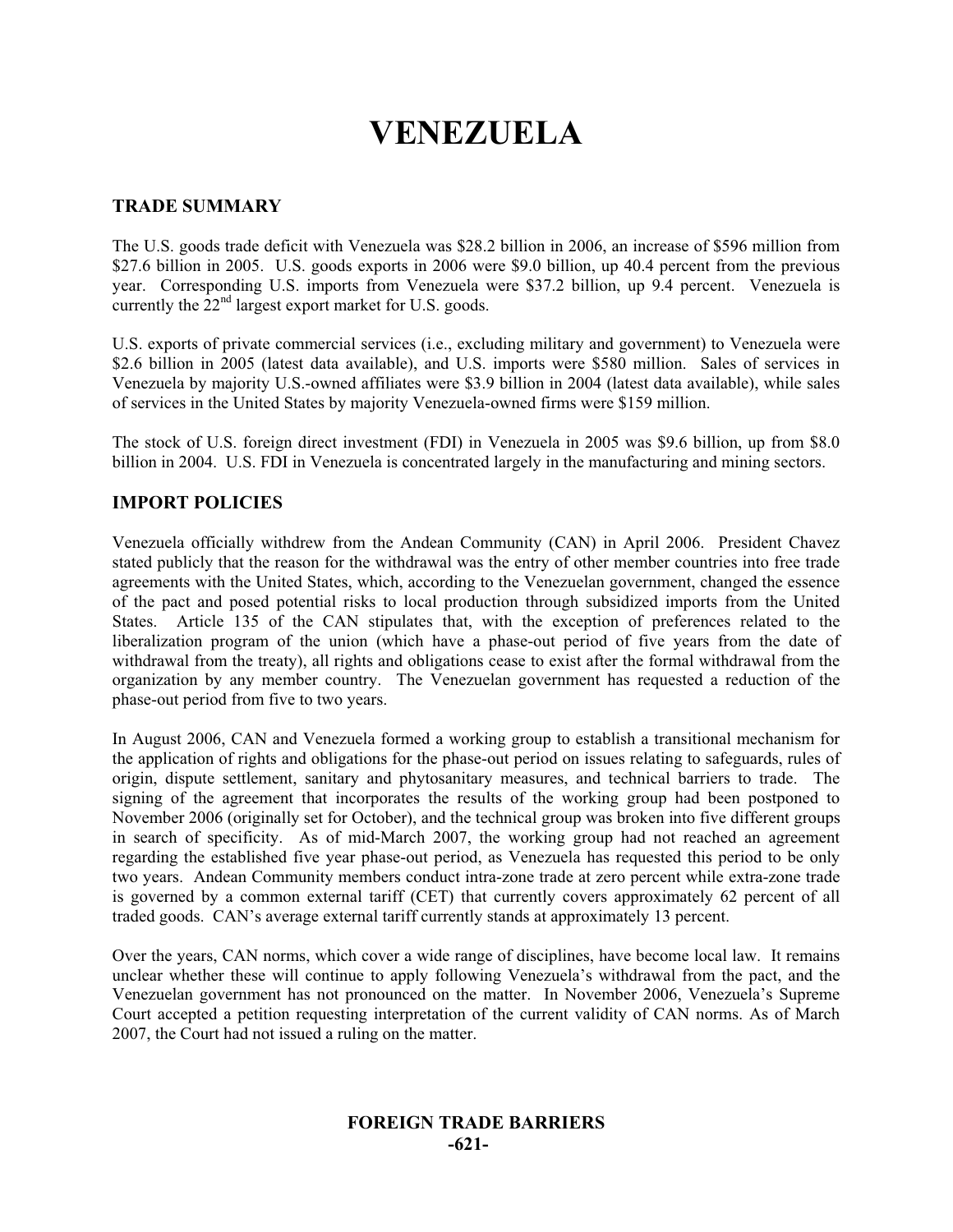#### **Tariffs**

In July 2006, Venezuela became a full member of the Southern Cone Common Market (MERCOSUR). Under the terms of accession, Venezuela has four years to adopt the MERCOSUR Common External Tariff (CET), and to provide duty-free treatment to its four MERCOSUR partners by January 2012 on all goods, with sensitive products allowed an extension to January 2014. Exceptions to the CET exist on a product-specific or sector-specific basis, mainly for goods not produced within the union or those which potentially affect the production capacity of the members. MERCOSUR's average external tariff is approximately 14 percent, except for capital goods, which were recently reduced to zero.

While CAN offers higher protection levels to fisheries, textiles and agriculture, MERCOSUR applies higher protection levels to vehicles, parts, leather, textiles and shoes. Under the Andean Community's Common Automotive Policy (CAP), assembled passenger vehicles constitute an exception to the 20 percent maximum tariff and are subject to 35 percent import duties. The CAP will remain effective until 2009 when a new agreement is sought.

On December 5, 2006, Venezuela imposed a new 15 percent luxury tax as part of broader currency control measures for goods considered "non-priority" items, including alcohol, rugs and carpeting, jewelry, and toilet paper. This new tax raises the tariff on most of these items to 35 percent.

Venezuela continues to apply the CET of the Andean Community for certain agricultural products, including feed grains, oilseeds, oilseed products, sugar, rice, wheat, milk, pork and poultry imports from third-party countries. While most agricultural products fall between the 5 percent to 20 percent tariff levels, Venezuela's average tariff for the sector currently stands at approximately 17 percent. *Ad valorem* rates for these products are adjusted according to the relationship between commodity market reference prices and established floor and ceiling prices. However, the adjustable levy applied under the Andean Price Band System can increase the actual duty significantly. The Andean Price Band system is designed to raise tariffs when world prices are low, and to lower them when international prices are high. However, in the case of Venezuela, tariffs are rarely the constraining factor on trade, as lack of access to the appropriate signed import documentation is the main barrier.

In addition to the traditionally high import tariffs of the Andean Community's price band system, Venezuela also protects its agricultural producers through a non-legislated system of guaranteed minimum prices and the restrictive use of import licenses and sanitary permits. For many years, the government and domestic producers have agreed – behind closed doors – to minimum prices for major crops such as corn, sorghum and rice. The government generally prohibits imports until the entire local crop has been purchased at the set price, resulting in a *de facto* import ban.

Under its World Trade Organization (WTO) commitments, Venezuela is entitled to maintain tariff-rate quotas (TRQs) for up to 62 Harmonized System code headings, but issuance of import licenses for opened TRQs is neither transparent nor automatic and has negatively affected trade in basic agricultural commodities, as well as processed products. The issuance of import licenses and sanitary permits has become very restrictive. Animal feed importers as well as vegetable oil processors have commented on cumbersome procedures and discretionary issuance of import licenses. The Venezuelan government has denied import licenses for both in-quota and over-quota quantities, even though importers are often willing to pay the over-quota tariff for additional quantities of some products*.* Automatic issuance of licenses of over-quota quantities has not occurred. Furthermore, for some products eligible for TRQs, the Venezuelan government has not taken the necessary steps to publish regulations establishing the TRQ mechanism. For other products, such as pork, the government has refused to activate the quota at all.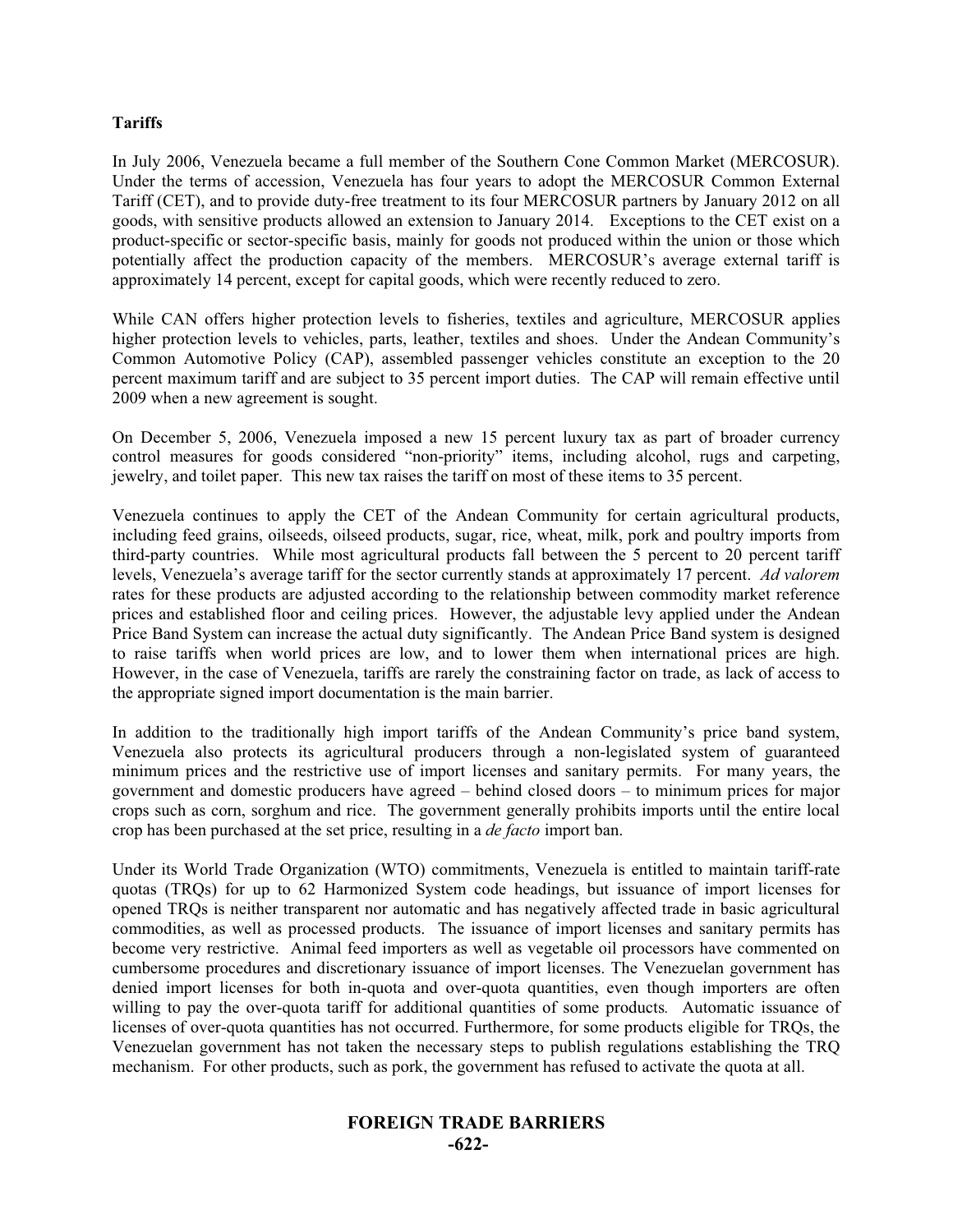#### **Non-Tariff Measures**

In response to the rapid decline in the value of the national currency, the Bolivar, following a two-month general strike that brought oil production to a near standstill, the Central Bank of Venezuela halted trade in Bolivars on January 22, 2003. President Chavez announced the creation of an Exchange Administration Board (CADIVI) on February 5, 2003, to regulate the purchase and sale of foreign currency. During much of 2003, CADIVI was unable to process requests for authorization of foreign exchange in an efficient and timely manner, and only supplied \$3.6 billion or approximately two months worth of transactions. There has been significant improvement over time. CADIVI's daily average of currency approvals grew from \$63.5 million in 2005 to \$99.6 million by October 2006. The Ministry of Light Industry and Commerce (formerly the Ministry of Production and Commerce) maintains a list of imports that are eligible to receive foreign currency approval. This list has grown significantly since the introduction of the exchange controls, and now includes services and the repatriation of capital. Despite the exchange controls, imports have grown significantly due to economic growth fueled by high oil prices and Venezuelan government spending. Exchange control authorities have recently expressed the need to tighten the supply of currency to limit imports of certain products, particularly spirits and luxury goods.

Through a December 5, 2006, decree, the Venezuelan government also imposed price controls on 47 items used in construction including: sand, stones, steel rods, wire, wood, metal doors and frames. Many importers of agricultural products and processed foods have received the majority of dollars available under the CADIVI system, since most basic food products are on the import list. Up until mid-December 2006, food producers were the second-highest recipient of CADIVI dollars, after automotive parts; since then, access to dollars has improved for all sectors of the economy. Even so, problems with coordinating the timing of access to dollars, approval of import permits and licenses, and contracting the shipments have led to delays and higher import costs. Trade in higher value products, such as apples, pears, grapes, nectarines, and other fruits and nuts, has been dramatically reduced as they are not included among the list of high priority products for which foreign exchange is available.

Venezuela also requires that importers obtain sanitary and phytosanitary (SPS) permits from the Ministry of Agriculture and Lands for most agricultural imports. Imports are indirectly blocked by non-issuance of SPS import permits. Import licenses as well as the correspondent sanitary permits are needed for corn, sorghum, oilseeds, and dairy products. Only sanitary permits are needed for products where the licensing system has not yet been implemented, such as pork, poultry, fruits, and vegetables.

U.S. industry has raised concerns about the use of SPS permits to unreasonably restrict agricultural and food imports, as well as the consistency of Venezuela's SPS practices with WTO requirements. These practices have particularly affected trade in pork, poultry, beef, apples, grapes, pears, nuts, onions and potatoes. Industry representatives have reported that Venezuela also restricts the sale of nutritional supplements or natural products to pharmacies, limiting direct sales efforts.

Although the Venezuelan government has not published requirements on absorption agreements, it has been common practice for years to require the purchase of domestic production before issuing import licenses or permits. Imports of yellow corn are dependent upon the purchase of local sorghum and/or white corn. Soybean meal imports are dependent upon the purchase of "domestically-produced" soybean meal that is crushed from imported soybeans, and permits for grape and black bean imports have been tied to the purchase of local production.

In 2002, the United States Trade Representative (USTR) initiated formal WTO consultations with Venezuela on its agricultural import license procedures for a wide-range of products. Canada, the EU, Chile, Argentina and New Zealand participated in the first round of consultations. Official consultations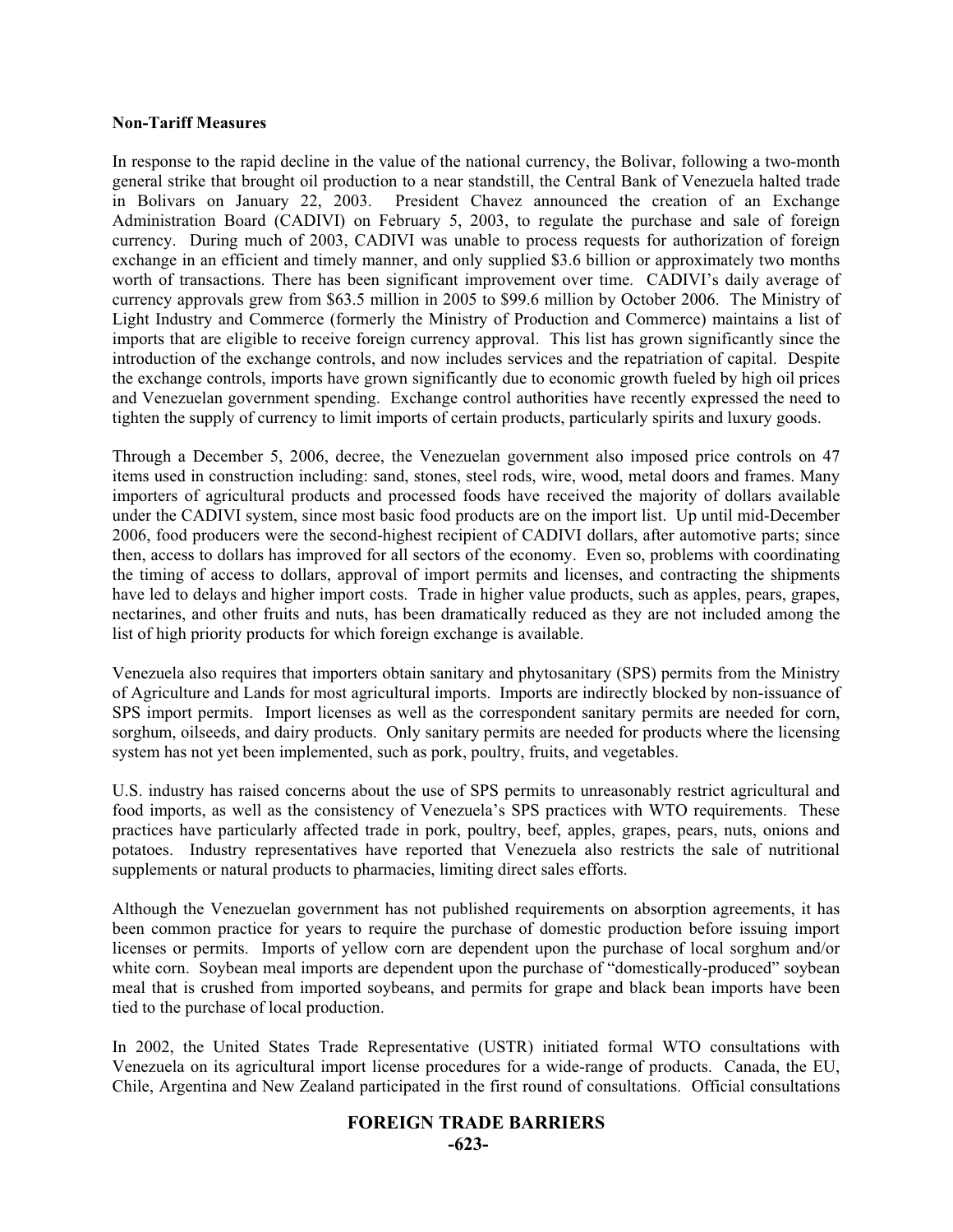were held in November 2002 in Geneva. A subsequent exchange of letters on the SPS permit system was conducted in 2003. During the meeting of the WTO Committee on Agriculture in November 2004, the United States again raised questions about Venezuela's permit and licensing procedures. At that time, Venezuela argued that these questions should be discussed under the WTO Sanitary and Phytosanitary Committee. Subsequent to the WTO consultations in November 2002 on licenses and permits, Venezuela made its first significant notification to the WTO Committee on Sanitary and Phytosanitary Measures covering many of the items under dispute. No further notifications have been made since 2003.

Venezuela prohibits the importation of used cars, buses, and trucks; used tires; and used clothing. No other quantitative import restrictions exist for industrial products. Some products, such as cigarette paper, bank notes, weapons of war and certain explosives can only be imported by government agencies. The government can delegate authority to import on its behalf and can place orders for such products with the local sales agents of the foreign manufacturers.

# **STANDARDS, TESTING, LABELING AND CERTIFICATION**

Some Venezuelan importers of U.S. products have alleged that Venezuela applies product standards more strictly to imports than to domestic products. The certification process is expensive. The Venezuelan Commission for Industrial Standards normally requires certification from independent laboratories located in Venezuela, but at times will accept a certificate from independent laboratories elsewhere.

Venezuela's labeling regulations, which became effective in 2002, established the register of domestic manufacturers and importers of clothing and footwear, as well as the minimum labeling requirements for all clothing and footwear products marketed in Venezuela. Imported product labels must include the legal name or tax payer number of the Venezuelan importer. Industry reports that such information is difficult if not impossible to know during the manufacturing process when permanent labels are attached. Relabeling of products upon entry to meet these requirements results in additional costs and delays.

# **GOVERNMENT PROCUREMENT**

Venezuela's government procurement law covers purchases by government entities, national universities and autonomous state and municipal institutions. The law requires a contracting agency to prepare a budget estimate for a procurement based on reference prices maintained by the Ministry of Production and Commerce. This estimate is to be used in the bidding process. The law forbids discrimination against tenders based on whether they are national or international. However, the law also states that the President can mandate temporary changes in the bidding process "under exceptional circumstances," or in accordance with "economic development plans" to promote national development, or to offset adverse conditions for national tenders. These measures can include margins of domestic price preference; reservation of contracts for nationals; requirements for domestic content, technology transfer and/or the use of human resources; and other incentives to purchase from companies domiciled in Venezuela. For example, government decree 1892 establishes a 5 percent preference for bids from companies with over 20 percent local content. In addition, half of that 20 percent of content must be from small- to mediumsized domestic enterprises. The Venezuelan government is increasingly awarding contracts directly, thus avoiding competition required by the government procurement law.

In an effort to move away from proprietary software products, the government of Venezuela in 2004 issued a decree mandating the use of open-source software in government entities and public institutions, though compliance is reportedly minimal. A bill is currently under discussion in the National Assembly to make the open-source software requirement more universal, expanding it to universities, government contractors and municipal governments.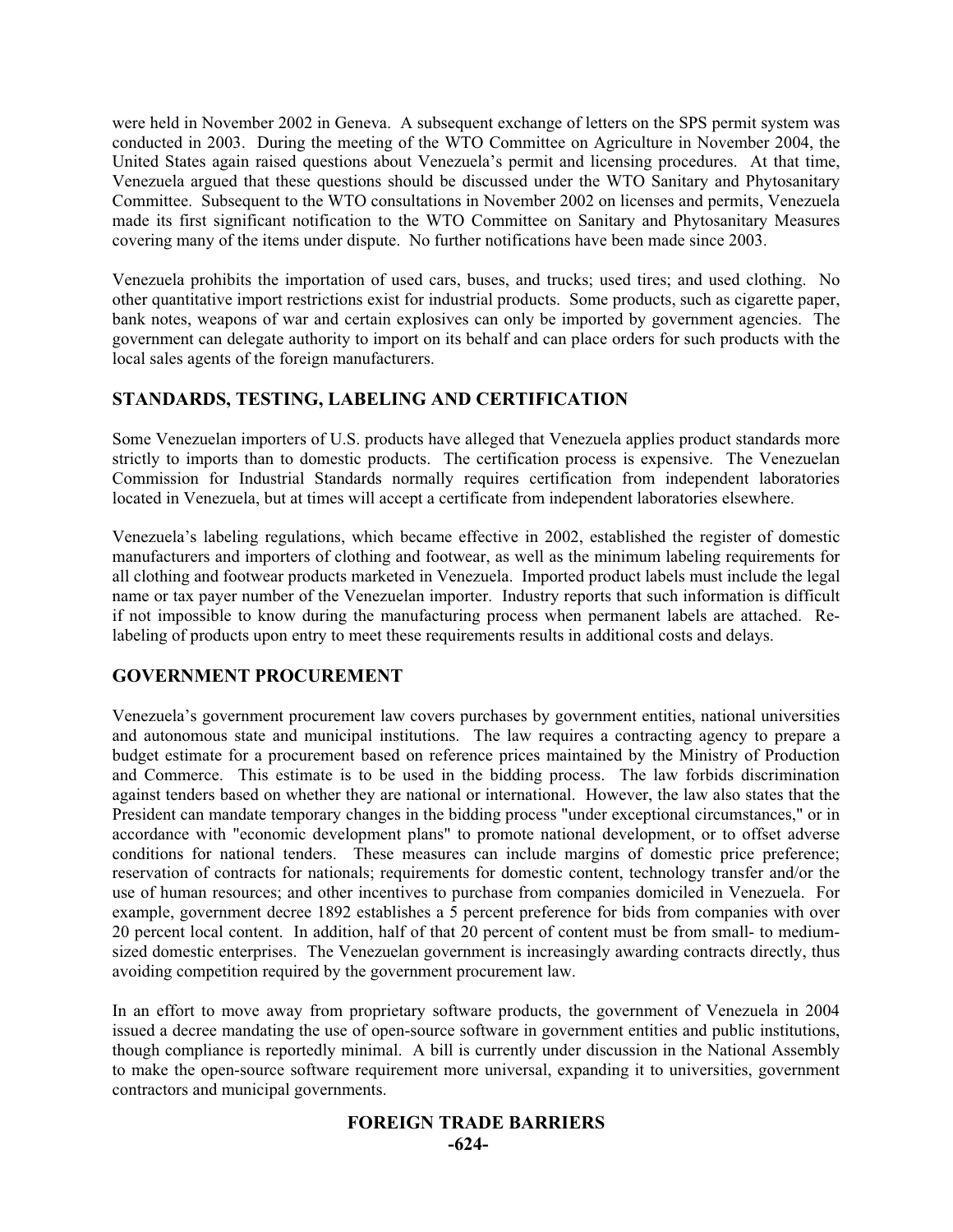The Venezuelan government has created a huge food distribution network, aimed at the low-income population. CASA (Corporación de Abastecimiento y Servicios Agrícolas) is the government food purchasing entity, and MERCAL (Mercado de Alimentos) is a government organization created for the marketing of food products. The state-trading entity, CASA, purchases both domestic and imported products. To date, it has purchased sugar, rice, wheat flour, black beans, milk powder, edible oil, margarine, poultry, and eggs from a variety of countries. MERCAL now distributes more than 40 percent of all basic food staples consumed in Venezuela, offering products at prices that are at or below those of controlled-price products. CASA and MERCAL compete with private industry, although the private sector also supplies products to this chain. The private sector has complained that CASA has an unfair advantage because it is ensured access to dollars, import licenses and permits. Furthermore, CASA, as a government entity, imports products without tariffs and customs duties, import licenses or permits.

The Venezuelan government has also created several state-owned enterprises, such as Venezuelan Agricultural Corporation (CVA) Cereals and Oilseeds, CVA Dairy, and CVA Sugar, to supply the food network. The main objective of the CVA is to supply the demand of the state-owned food distribution chain, MERCAL. According to CVA's regulations published in the official gazette, these industries will not only produce pre-cooked corn flour, pastas, milled rice, powdered milk, refined sugar and various agricultural inputs through established processing plants, but also are entitled to import and export raw and processed food. These are still not functioning at full capacity.

Additionally, the Venezuelan government has controlled food prices since 2003, when it set prices for 107 food products in an attempt to keep food prices low and to control inflation. Measures such as price controls and restricted access to dollars have had the opposite effect and have created new distortions in the market, such as temporary scarcities of certain products. Huge increases in input prices, as well as the need to maintain at least a reasonable profit margin, have led both producers and merchants to reduce production, withhold products for sale, or illegally sell outside the controlled price. Some products frequently disappear from the market shelves, and some end up in the Colombian market, which does not have price regulations.

Venezuela is not a signatory to the WTO Agreement on Government Procurement.

# **EXPORT SUBSIDIES**

Exporters of selected agricultural products -- coffee, cocoa, some fruits and certain seafood products - are eligible to receive a tax credit equal to 10 percent of the export's value.

# **INTELLECTUAL PROPERTY RIGHTS (IPR) PROTECTION**

The Venezuelan Industrial Property Office's actions and occasional publicly stated antagonism towards IPR often draw criticism from IPR advocates and rights holders. Protection of IPR is also hindered by the lack of adequate resources for the Venezuelan copyright and trademark enforcement police and for the special IPR prosecutor's office. Venezuela's tax agency, SENIAT, is promoting several measures to fight piracy in an effort to reduce tax evasion, including a new anti-piracy law and the proposed introduction of a tax on street vendors. According to industry representatives, SENIAT seems to be a promising enforcement entity due to its technical and financial capabilities.

Unfortunately, pirated software, music and movies remain readily available throughout the country, and levels of piracy are increasing. In the 2005 Annual Review, Venezuela was placed on USTR's Special 301 "Priority Watch List" and was kept on the list in 2006 for its failure to improve its IPR regime.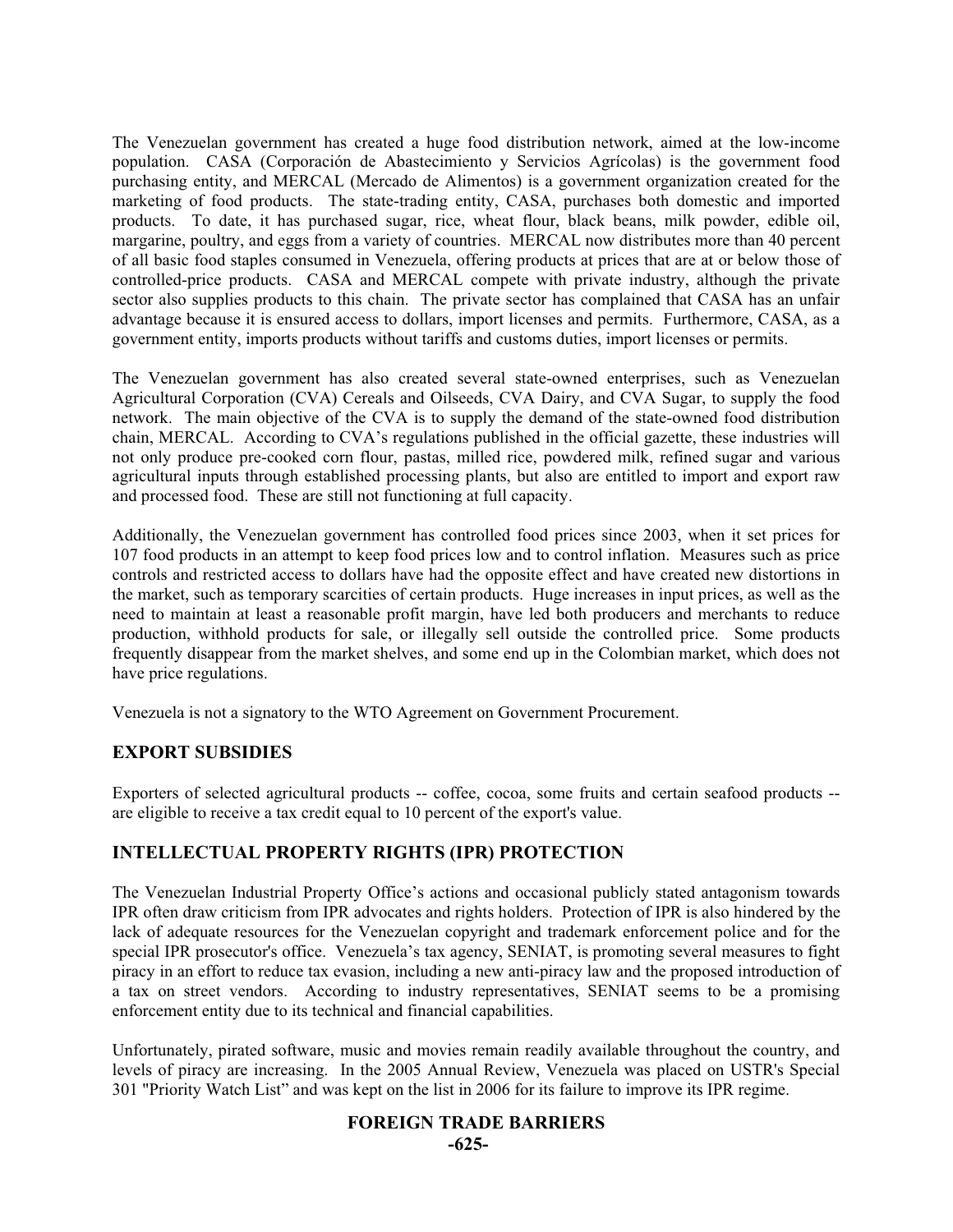## **Copyrights**

Venezuela's 1993 Copyright Law provides the legal framework for the protection of copyrights. The 1993 Copyright Law is modern, comprehensive and extends copyright protection to all creative works, including computer software. A National Copyright Office was established in 1995 and given responsibility for registering copyrights, as well as for controlling, overseeing and ensuring compliance with the rights of authors and other copyright holders. Industry experts are concerned about a proposed new copyright law that would require the mandatory registering of works in order to receive protection, reduce protection terms, hamper distribution agreements and increase royalties.

#### **Patents and Trademarks**

Venezuela provides the legal framework for patent and trademark protection through the 1955 National Industrial Property Law. The legal status of the Andean Community Decision 486, which to some extent implements the TRIPS Agreement, and Andean Community Decision 345, which covers protection for plant varieties, are currently in question since Venezuela withdrew from the organization in April 2006. The Venezuelan government has not yet clarified whether CAN norms should still be applied. Regardless, Venezuela's 1955 legislation is outdated and offers inadequate protections.

U.S. companies remain concerned about the consequences of Venezuela leaving the Andean Community. If the Venezuelan government decides that CAN regulations still apply, U.S. companies will continue to monitor the impact of the Andean Tribunal's 2002 interpretation of Articles 14 and 21 of Decision 486, which do not allow for the patenting of "second-use" products (e.g., new uses of previously known or patented products). Under pressure from the Andean Community and in line with some changes in leadership at SAPI, Venezuela has revoked previously issued patents. Very few patents for new pharmaceuticals were awarded in 2004, and none were issued in 2005 or 2006. Since 2002, Venezuela's food and drug regulatory agency (INH) began approving the commercialization of new drugs which were the bioequivalent of innovative drugs and relied on innovator proprietary data submitted for INH marketing approval. This denied the innovative drug companies protection against unfair commercial use of their test data as required by TRIPS. In effect, the government now allows unfair reliance on the test data, which required lengthy and expensive development, to be used by others seeking marketing approval for the same products.

#### **Enforcement**

The Venezuelan copyright and trademark enforcement branch of the police (COMANPI) attempts to provide copyright enforcement support with a small staff of permanent investigators. Lack of personnel, coupled with a very limited budget and inadequate storage facilities for seized goods, has forced COMANPI to work with the National Guard and private industry to improve enforcement of copyrighted material. SENIAT passed a regulation in mid-2005 that allows *ex officio* seizure of contraband goods at customs points and inland, and gives companies three days to verify the product's authenticity and press charges. In most cases, companies and violators reach a settlement instead of going through a lengthy, and often fruitless, court proceeding. SENIAT continues to be the only agency actively protecting IPR, and has launched public anti-piracy and "zero tax evasion" campaigns that have raised awareness of the IPR issues.

# **SERVICES BARRIERS**

Venezuela maintains restrictions on a number of service sectors. Venezuela requires that certain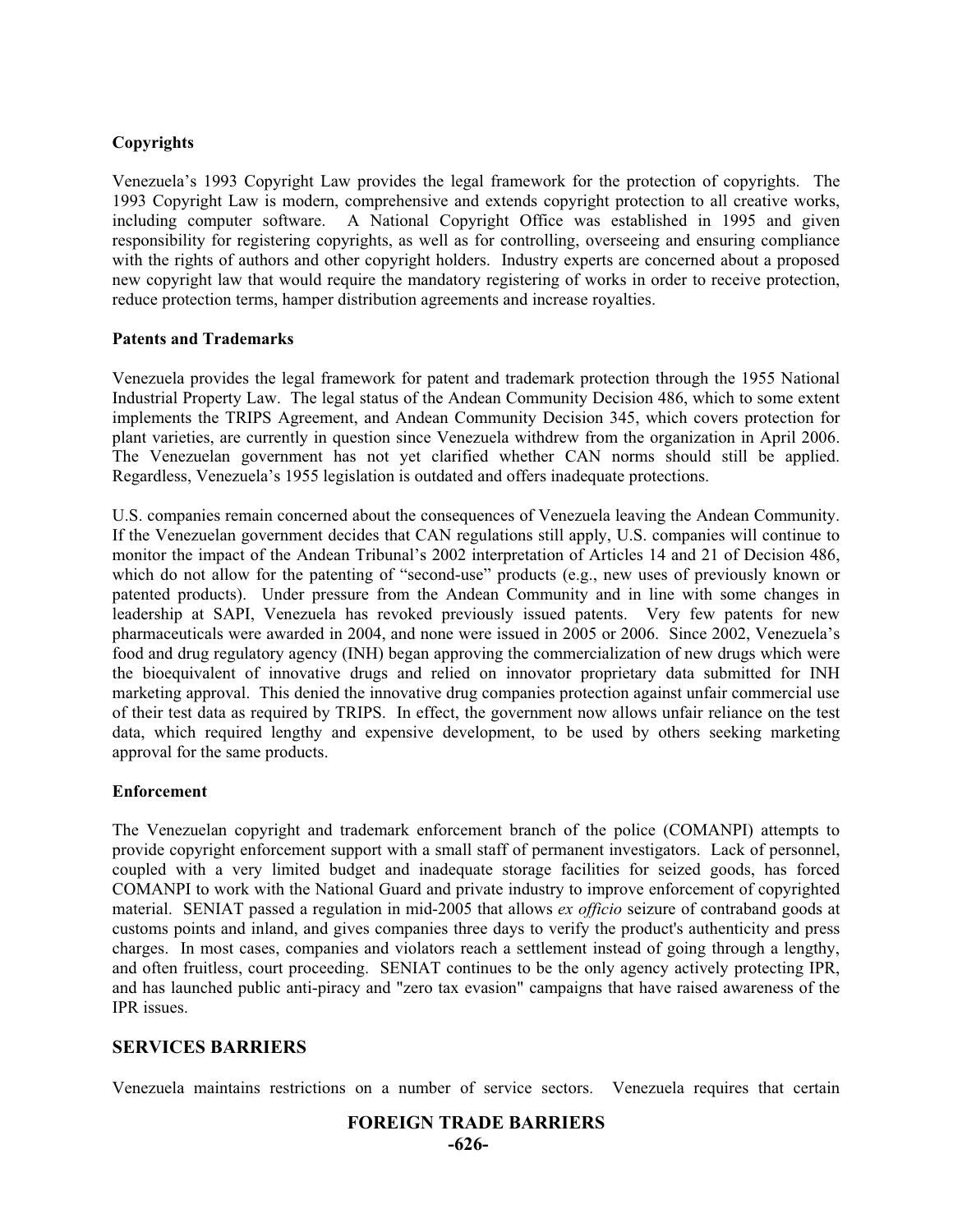professions be licensed in Venezuela (e.g., engineers, architects, economists, business consultants, accountants, lawyers, doctors, veterinarians and journalists). Foreign nationals wishing to practice these professions in Venezuela must have their credentials validated by a Venezuelan university, provided that a reciprocity agreement exists with their country of origin. Some (particularly government-related) accounting and auditing functions require Venezuelan citizenship, and only Venezuelan citizens may act as accountants in companies which trade over 25 percent of their total shares in the stock market. A foreign lawyer cannot provide legal advice on foreign or international law without being licensed in the practice of Venezuelan law.

Foreigners are required to establish a commercial presence for the provision of engineering services. Foreign consulting engineers must work through local firms or employ Venezuelan engineers. There is a law governing public service tenders that gives preferential treatment to Venezuelan firms for projects financed with public funds. Foreign participation is restricted to a maximum of 19.9 percent in professional firms.

Venezuela limits foreign equity participation (except from other Andean Community countries) to 20 percent in enterprises engaged in television and radio broadcasting and Spanish language newspapers.

A trade association has reported that draft satellite regulations call for preferential treatment for satellites owned and operated by the government of Venezuela, and may subject U.S. satellite operators to local establishment requirements that the trade association considers burdensome.

The government enforces a "one-for-one" policy that requires foreign musical performers giving concerts in Venezuela to share stage time with national entertainers. There is also an annual quota regarding the distribution and exhibition of Venezuelan films, as well as a requirement that a percentage of film copying be done in Venezuelan facilities. At least half of the television programming must be dedicated to national programs, and at least half of FM radio broadcasting must be dedicated to Venezuelan music.

Finally, in any enterprise with more than 10 workers, foreign employees are restricted to 10 percent of the work force, and Venezuelan law limits foreign employee salaries to 20 percent of the payroll.

By signing the 1997 WTO Financial Services Agreement, Venezuela made certain commitments to provide market access for banking, securities, life and non-life insurance, reinsurance and brokerage activities. Venezuela did not make commitments on pensions, or on maritime, aviation and transportation insurance, and it reserved the right to apply an economic needs test as part of the licensing process.

Rules governing maritime activities, transportation insurance, and civil aviation were issued in 2001 in a package of 49 laws passed under enabling powers granted to President Chavez in 2000. Of particular concern is a bill for a public services law currently in the National Assembly. The proposed law introduces the concept of "social salary," adopted from similar European frameworks, but is accused of being more ambiguous. Equally concerning is the definition of public services, which is said to be extremely broad, ranging from recreational parks to cemeteries, telecommunications, banking, health and education. Under the public services law, rates are to be set by the purchasing power of the population and not the operational costs.

#### **INVESTMENT BARRIERS**

The government continues to control key sectors of the economy, including oil, petrochemicals and much of the mining and aluminum industries. Venezuela began an ambitious program of privatization under the Caldera administration, but under President Chavez further privatization has been halted. On January 8,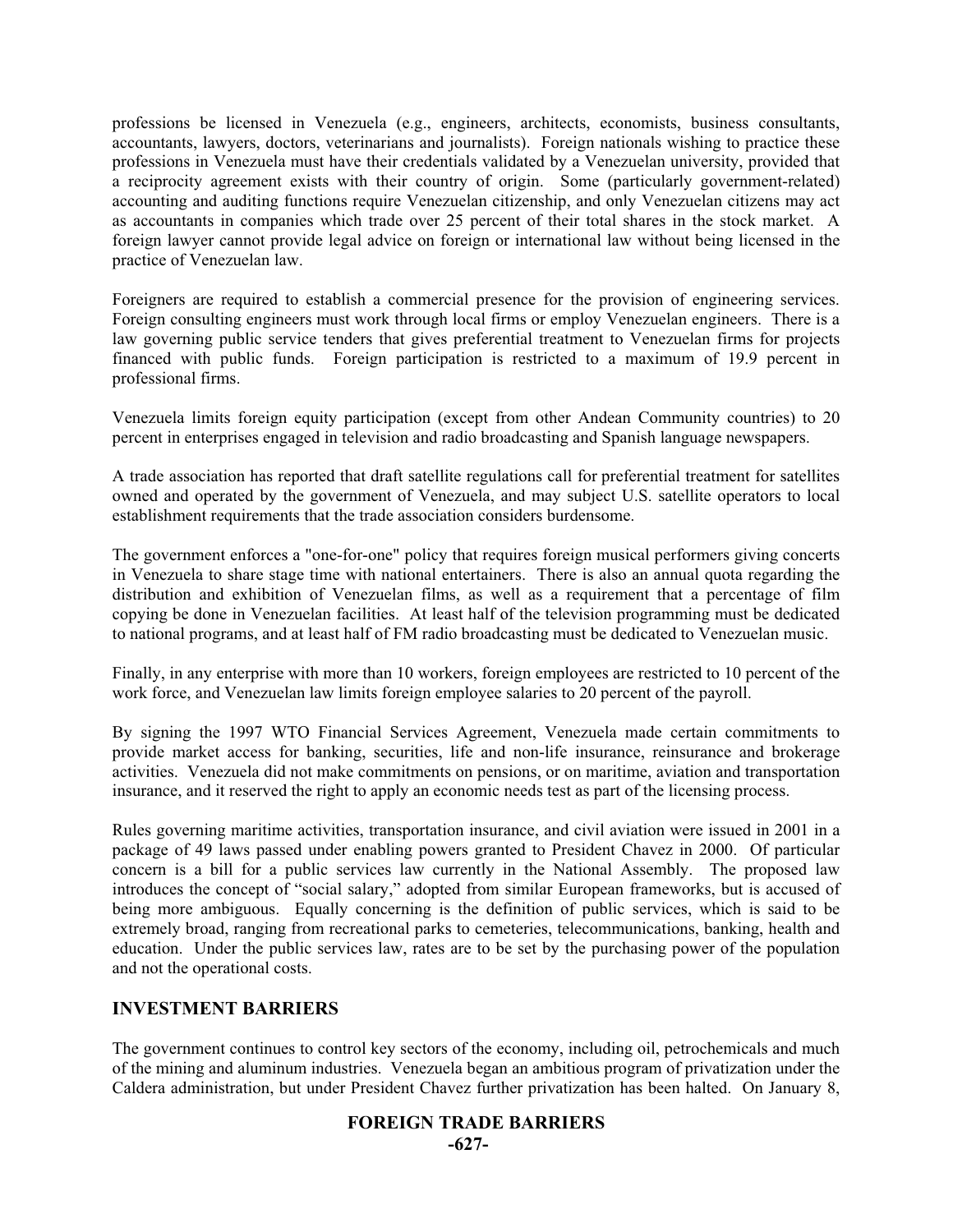2007, President Chavez announced that the telecommunications provider CANTV, the electricity generation sector, the heavy-oil strategic associations, and other "important and strategic" areas would be nationalized. Several of the affected U.S. companies have reached agreement with the government on compensation terms and others are still weighing their options. With regard to the strategic associations, President Chavez issued a decree in late February 2007 requiring the four strategic associations to convert to PDVSA control joint ventures in which the government will hold at least a 60 percent stake. The decree establishes a deadline of April 30, 2007, for completing the transfer. The U.S. Embassy is watching the process closely, has consulted with the affected U.S. companies, and has publicly stated its expectation that U.S. companies receive fair treatment, including timely, adequate, and effective compensation.

Foreign investment continues to be restricted in the petroleum sector. The exploration, production, refinement, transportation, storage, and foreign and domestic sale of hydrocarbons are reserved to the state. However, private companies may engage in hydrocarbons-related activities through mixed companies and equity joint ventures with the state-owned oil company Petroleos de Venezuela, S.A. (PDVSA). The Venezuelan constitution reserves ownership of PDVSA to the Venezuelan government. Sales to foreign investors of interests in subsidiaries and affiliates of PDVSA are permitted. In the early 1990s, the Venezuelan government partially opened the sector to private investment in order to promote new petrochemical joint ventures and to bring inactive oil fields back into production. Almost 60 foreign companies, representing 14 different countries, participated in these partial privatizations. PDVSA and foreign oil companies signed 33 operating service agreements for marginal fields after three rounds of bidding.

The Hydrocarbons Law of 2001 has raised concerns in the industry as it mandates a minimum 51 percent national participation in future projects and increases most royalties paid to the government from 16.67 percent to 30 percent. Over the last two years, the national government has made significant changes to royalty policies, tax policies, and contracts. This has substantially increased uncertainty in the sector and raised concerns of companies operating in Venezuela. In October 2004, the Venezuelan government eliminated a royalty holiday granted to joint venture projects relating to the development of Venezuela's extra heavy crude oil reserves. These joint venture projects, known as "the strategic associations," were established during the partial opening of the sector and received 35-year contracts that were endorsed by the National Congress. PDVSA has recently begun seeking partners to develop 27 blocks of the country's heavy crude reserves. National oil companies of strategic partner countries seem to be the preferred partners for the development of the new projects. In 2006, the government migrated the operating service agreements to mixed companies in which PDVSA held a majority stake. The Ministry of Energy and Petroleum has also announced that it wishes to migrate the four strategic associations in the Faja region to mixed companies in which PDVSA has a majority interest.

The Gaseous Hydrocarbons Law of 1999 offers more liberal terms, and the Venezuelan government has sought foreign investment to develop offshore natural gas deposits near the Orinoco delta.

Both the 2001 Hydrocarbons Law and the Gaseous Hydrocarbons Law require that there be a competitive process for the identification of private partners for projects to be developed by PDVSA. However, the government may directly award contracts when the project is to be developed under special circumstances, or is of national interest.

The government passed legislation in 1998, aimed at introducing domestic and foreign competition into the domestic gasoline market. The law allows foreign and private Venezuelan investors to own and operate service stations, although the government retains the right to set product prices. The government has not raised gasoline prices in several years, and currency devaluations and a high inflation rate have